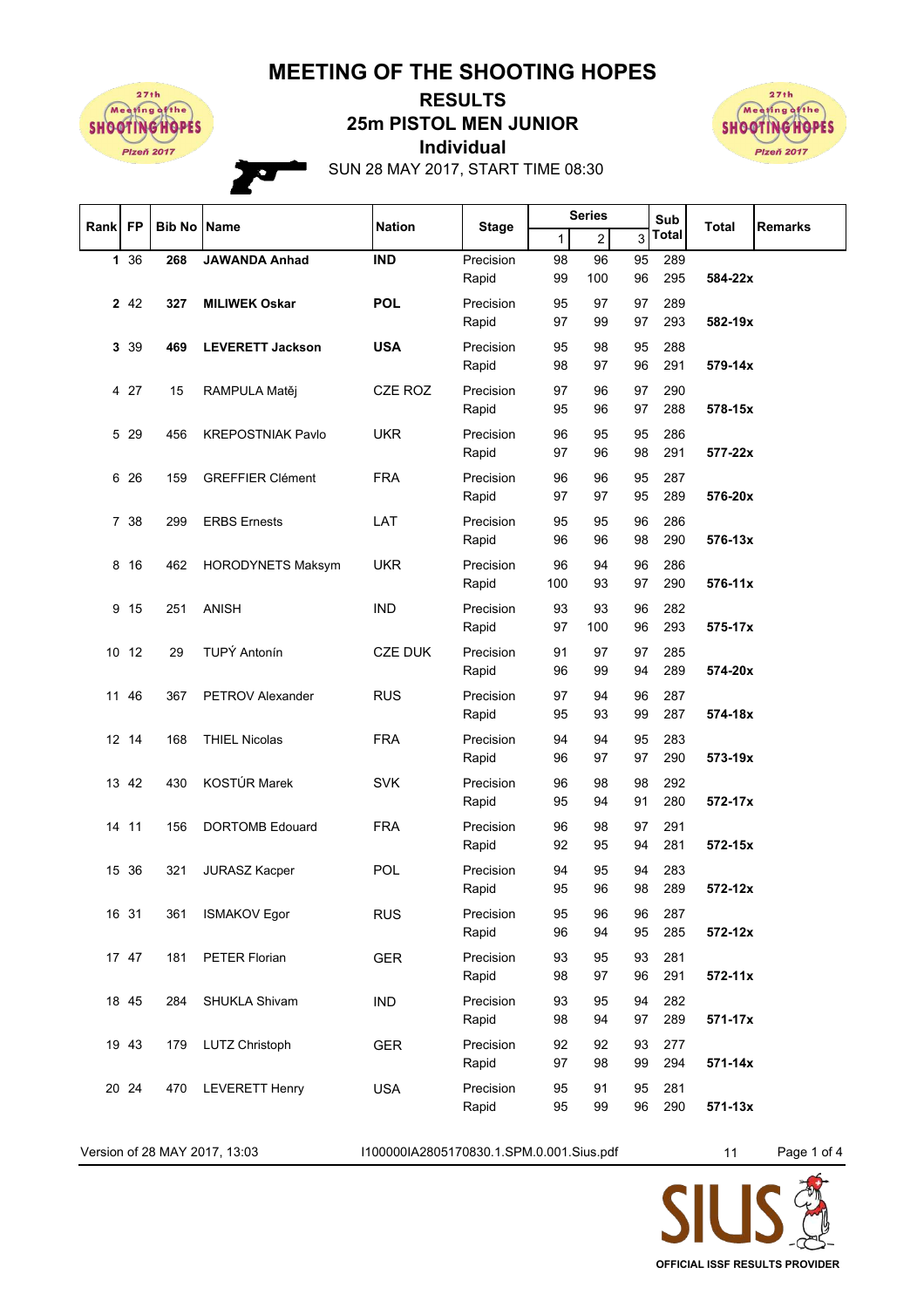| Rank |           | <b>Bib No Name</b> |                              | <b>Nation</b>    |                    | <b>Series</b> |                |           | Sub        |             |                |
|------|-----------|--------------------|------------------------------|------------------|--------------------|---------------|----------------|-----------|------------|-------------|----------------|
|      | <b>FP</b> |                    |                              |                  | <b>Stage</b>       | 1             | $\overline{2}$ | 3         | Total      | Total       | <b>Remarks</b> |
|      | 21 25     | 186                | <b>TODOROV Aleksandar</b>    | <b>GER</b>       | Precision          | 94            | 93             | 95        | 282        |             |                |
|      |           |                    |                              |                  | Rapid              | 97            | 97             | 95        | 289        | $571 - 11x$ |                |
|      | 22 29     | 261                | <b>GEORGE Thomas</b>         | <b>IND</b>       | Precision<br>Rapid | 94<br>98      | 91<br>96       | 96<br>95  | 281<br>289 | 570-11x     |                |
|      | 23 24     | 249                | <b>ADARSH SINGH</b>          | <b>IND</b>       | Precision<br>Rapid | 91<br>98      | 92<br>98       | 90<br>100 | 273<br>296 | 569-15x     |                |
|      | 24 18     | 304                | <b>ZORGE Richards</b>        | LAT              | Precision<br>Rapid | 93<br>96      | 93<br>96       | 97<br>93  | 283<br>285 | 568-14x     |                |
|      | 25 25     | 102                | SOCHOR Jakub                 | <b>CZE DUKLA</b> | Precision<br>Rapid | 90<br>98      | 95<br>98       | 98<br>89  | 283<br>285 | 568-12x     |                |
|      | 26 37     | 177                | <b>HEYER Philipp</b>         | <b>GER</b>       | Precision<br>Rapid | 95<br>95      | 94<br>92       | 95<br>96  | 284<br>283 | 567-13x     |                |
|      | 27 13     | 180                | MIKLIS André                 | <b>GER</b>       | Precision<br>Rapid | 91<br>96      | 92<br>95       | 95<br>98  | 278<br>289 | 567-10x     |                |
|      | 28 48     | 8                  | VILDOMEC Jan                 | <b>CZE OPA</b>   | Precision<br>Rapid | 93<br>92      | 95<br>98       | 97<br>92  | 285<br>282 | 567-10x     |                |
|      | 29 31     | 372                | ČEPER Jože                   | <b>SLO</b>       | Precision<br>Rapid | 92<br>95      | 92<br>95       | 94<br>96  | 278<br>286 | 564-18x     |                |
|      | 30 17     | 30                 | KRSEK Kryštof                | <b>CZE HBE</b>   | Precision<br>Rapid | 89<br>95      | 97<br>96       | 96<br>90  | 282<br>281 | 563-11x     |                |
| 31   | 46        | 269                | JOAHAL Aadeithyaa            | <b>IND</b>       | Precision<br>Rapid | 94<br>95      | 89<br>97       | 89<br>99  | 272<br>291 | 563-10x     |                |
|      | 32 32     | 337                | <b>SAKOWSKI Patryk</b>       | POL              | Precision<br>Rapid | 97<br>94      | 94<br>87       | 96<br>94  | 287<br>275 | 562-14x     |                |
|      | 33 32     | 70                 | ROHAU Andrei                 | <b>BLR</b>       | Precision<br>Rapid | 94<br>93      | 96<br>97       | 98<br>84  | 288<br>274 | 562-13x     |                |
|      | 34 22     | 425                | KASALA Štefan                | <b>SVK</b>       | Precision<br>Rapid | 93<br>95      | 94<br>95       | 93<br>92  | 280<br>282 | 562-11x     |                |
|      | 35 37     | 231                | NAGY Máté                    | <b>HUN</b>       | Precision<br>Rapid | 91<br>90      | 94<br>99       | 98<br>87  | 283<br>276 | 559-13x     |                |
|      | 36 21     | 5                  | SKOUMAL Lukáš                | CZE OPL          | Precision<br>Rapid | 89<br>96      | 90<br>92       | 95<br>96  | 274<br>284 | 558-7x      |                |
|      | 37 45     | 422                | FILIP Lukáš                  | <b>SVK</b>       | Precision<br>Rapid | 92<br>90      | 92<br>95       | 92<br>96  | 276<br>281 | 557-12x     |                |
|      | 38 19     | 129                | <b>CHMEL Petr</b>            | <b>CZE PRAHA</b> | Precision<br>Rapid | 98<br>91      | 94<br>92       | 92<br>90  | 284<br>273 | 557-9x      |                |
|      | 39 41     | 26                 | <b>MÜLLER Filip</b>          | CZE DUK          | Precision<br>Rapid | 92<br>93      | 93<br>93       | 90<br>94  | 275<br>280 | 555-10x     |                |
|      | 40 34     | 200                | JIMENÉS GONZÁLES<br>Fernando | <b>GER SACH</b>  | Precision<br>Rapid | 95<br>94      | 91<br>92       | 91<br>91  | 277<br>277 | 554-10x     |                |
|      | 41 44     | 147                | <b>IHALAINEN Arttu</b>       | <b>FIN</b>       | Precision<br>Rapid | 87<br>93      | 94<br>96       | 88<br>96  | 269<br>285 | 554-7x      |                |
|      | 42 39     | 154                | <b>CUSSIGH Laurent</b>       | <b>FRA</b>       | Precision<br>Rapid | 93<br>96      | 88<br>92       | 89<br>95  | 270<br>283 | $553 - 13x$ |                |
|      | 43 40     | 201                | HÖHNE Johannes               | <b>GER SACH</b>  | Precision<br>Rapid | 93<br>91      | 93<br>91       | 94<br>91  | 280<br>273 | 553-11x     |                |

Version of 28 MAY 2017, 13:03 I100000IA2805170830.1.SPM.0.001.Sius.pdf 11 Page 2 of 4

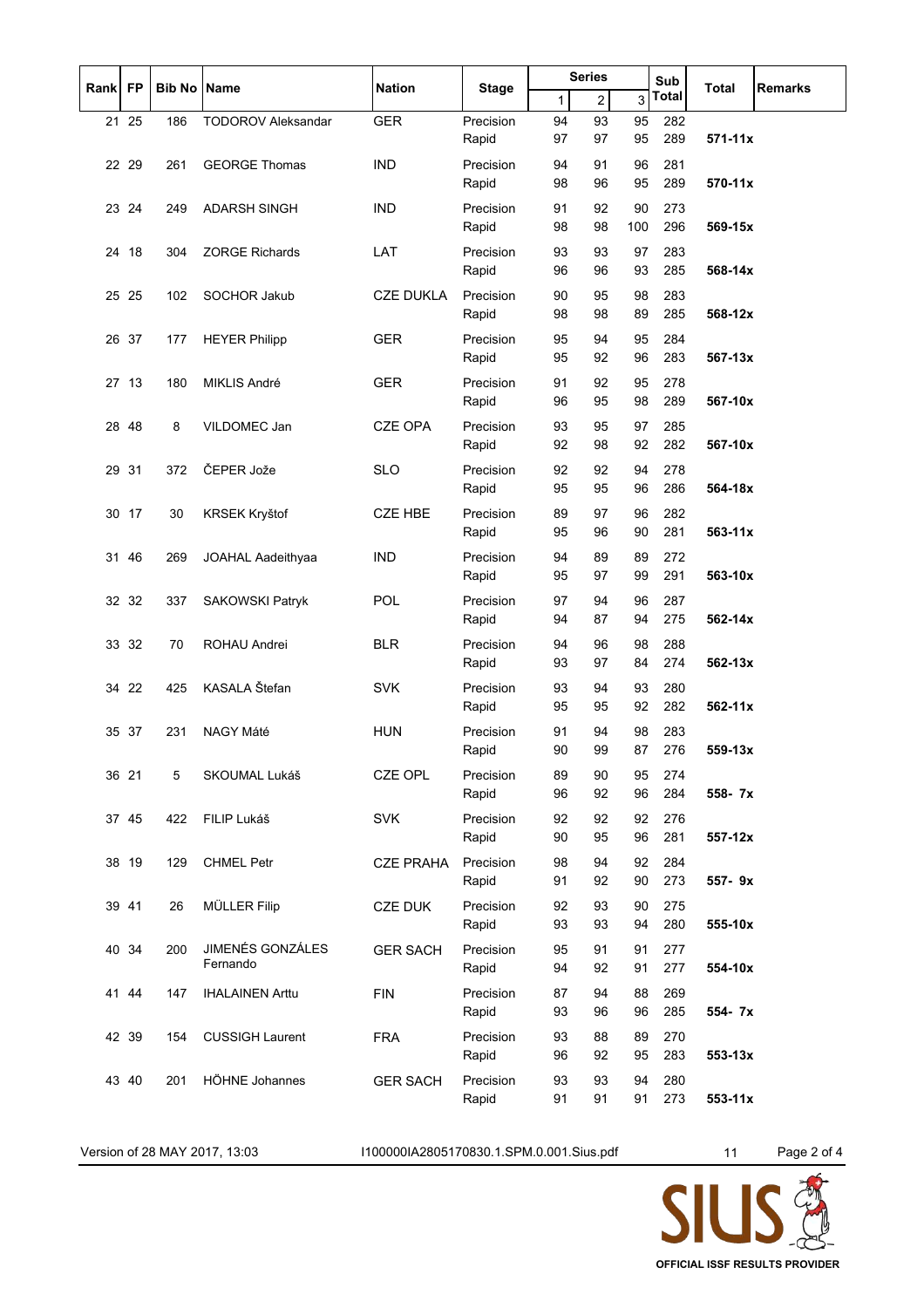| <b>FP</b><br>Rank |       | Bib No | <b>Name</b>                | <b>Nation</b>    |                    |              | <b>Series</b>  | Sub      | <b>Total</b> | <b>Remarks</b> |  |
|-------------------|-------|--------|----------------------------|------------------|--------------------|--------------|----------------|----------|--------------|----------------|--|
|                   |       |        |                            |                  | <b>Stage</b>       | $\mathbf{1}$ | $\overline{2}$ | 3        | <b>Total</b> |                |  |
|                   | 44 28 | 452    | <b>KOLESNYK Yuriy</b>      | <b>UKR</b>       | Precision          | 91           | 91             | 94       | 276          |                |  |
|                   |       |        |                            |                  | Rapid              | 94           | 98             | 84       | 276          | 552-10x        |  |
|                   | 45 17 | 100    | MASTNÝ Michal              | <b>CZE DUKLA</b> | Precision          | 89<br>91     | 90<br>93       | 94<br>95 | 273<br>279   | 552-8x         |  |
|                   |       |        |                            |                  | Rapid              |              |                |          |              |                |  |
|                   | 46 41 | 132    | JONÁK Vojtěch              | <b>CZE PRAHA</b> | Precision<br>Rapid | 87<br>94     | 92<br>95       | 90<br>94 | 269<br>283   | $552 - 8x$     |  |
|                   | 47 13 | 419    | <b>COPÁK Marek</b>         | <b>SVK</b>       | Precision          | 93           | 90             | 91       | 274          |                |  |
|                   |       |        |                            |                  | Rapid              | 93           | 91             | 94       | 278          | 552-8x         |  |
|                   | 48 23 | 206    | <b>THIELE Marwin</b>       | <b>GER SACH</b>  | Precision          | 95           | 89             | 90       | 274          |                |  |
|                   |       |        |                            |                  | Rapid              | 95           | 93             | 90       | 278          | 552- 7x        |  |
|                   | 49 16 | 151    | SAVOLA Esa                 | <b>FIN</b>       | Precision          | 92           | 93             | 94       | 279          |                |  |
|                   |       |        |                            |                  | Rapid              | 93           | 89             | 89       | 271          | $550 - 13x$    |  |
|                   | 50 21 | 305    | BELEVIČ Karol              | LTU              | Precision          | 95           | 89             | 92       | 276          |                |  |
|                   |       |        |                            |                  | Rapid              | 92           | 83             | 97       | 272          | 548-8x         |  |
| 51                | 26    | 326    | MARCINIAK Mikolaj          | <b>POL</b>       | Precision          | 93           | 91             | 95       | 279          |                |  |
|                   |       |        |                            |                  | Rapid              | 89           | 93             | 87       | 269          | 548-7x         |  |
|                   | 52 47 | 12     | HEJNA Vojtěch              | <b>CZE POV</b>   | Precision          | 90           | 93             | 89       | 272          |                |  |
|                   |       |        |                            |                  | Rapid              | 84           | 95             | 97       | 276          | 548- 5x        |  |
|                   | 53 15 | 90     | <b>ZADRAVEC Filip</b>      | CRO              | Precision          | 93           | 92             | 93       | 278          |                |  |
|                   |       |        |                            |                  | Rapid              | 85           | 88             | 95       | 268          | 546-10x        |  |
| 54                | 18    | 298    | <b>BARAKS Krisjanis</b>    | LAT              | Precision          | 97           | 89             | 93       | 279          |                |  |
|                   |       |        |                            |                  | Rapid              | 86           | 91             | 90       | 267          | 546- 5x        |  |
|                   | 55 33 | 407    | <b>SCHAUB Adrian</b>       | SUI              | Precision          | 89           | 92             | 89       | 270<br>275   | 545-2x         |  |
|                   |       |        |                            |                  | Rapid              | 88           | 94             | 93       |              |                |  |
|                   | 5644  | 104    | URBÁNEK Ondřej             | <b>CZE DUKLA</b> | Precision<br>Rapid | 87<br>90     | 90<br>91       | 94<br>92 | 271<br>273   | 544-10x        |  |
|                   |       |        |                            |                  |                    |              |                |          |              |                |  |
|                   | 57 14 | 409    | SOLARI Jason               | SUI              | Precision<br>Rapid | 85<br>92     | 87<br>97       | 88<br>95 | 260<br>284   | 544- 6x        |  |
| 58                | 48    | 190    | <b>WEHR Thilo</b>          | <b>GER</b>       | Precision          | 91           | 91             | 87       | 269          |                |  |
|                   |       |        |                            |                  | Rapid              | 95           | 91             | 88       | 274          | 543-8x         |  |
|                   | 59 19 | 205    | <b>SCHIEFNER Sebastian</b> | <b>GER SACH</b>  | Precision          | 92           | 90             | 87       | 269          |                |  |
|                   |       |        |                            |                  | Rapid              | 92           | 91             | 90       | 273          | 542-11x        |  |
|                   | 60 35 | 114    | MIČKA Michal               | <b>CZE</b>       | Precision          | 93           | 83             | 94       | 270          |                |  |
|                   |       |        |                            | <b>OSTRAVA</b>   | Rapid              | 89           | 94             | 89       | 272          | 542- 6x        |  |
|                   | 61 43 | 448    | VENGRÍNI Jerguš            | <b>SVK</b>       | Precision          | 89           | 91             | 90       | 270          |                |  |
|                   |       |        |                            |                  | Rapid              | 89           | 93             | 87       | 269          | 539-15x        |  |
|                   | 62 28 | 63     | KURDZI Abdul-Aziz          | <b>BLR</b>       | Precision          | 94           | 87             | 91       | 272          |                |  |
|                   |       |        |                            |                  | Rapid              | 95           | 84             | 88       | 267          | 539-4x         |  |
|                   | 63 34 | 342    | <b>ZGAINSKI Robert</b>     | POL              | Precision          | 89           | 84             | 94       | 267          |                |  |
|                   |       |        |                            |                  | Rapid              | 89           | 92             | 90       | 271          | 538- 5x        |  |
|                   | 64 27 | 124    | ŠEBEK Petr                 | CZE PLZEŇ        | Precision          | 86           | 91             | 94       | 271          |                |  |
|                   |       |        |                            |                  | Rapid              | 88           | 89             | 89       | 266          | 537-8x         |  |
|                   | 65 30 | 401    | FLÜTSCH Nando              | SUI              | Precision<br>Rapid | 88<br>94     | 84<br>92       | 88<br>91 | 260<br>277   | 537- 7x        |  |
|                   |       |        |                            |                  |                    |              |                |          |              |                |  |
|                   | 66 40 | 474    | <b>PLATT Charles</b>       | <b>USA</b>       | Precision<br>Rapid | 95<br>90     | 88<br>89       | 83<br>91 | 266<br>270   | 536-10x        |  |
|                   |       |        |                            |                  |                    |              |                |          |              |                |  |

Version of 28 MAY 2017, 13:03 I100000IA2805170830.1.SPM.0.001.Sius.pdf 11 Page 3 of 4